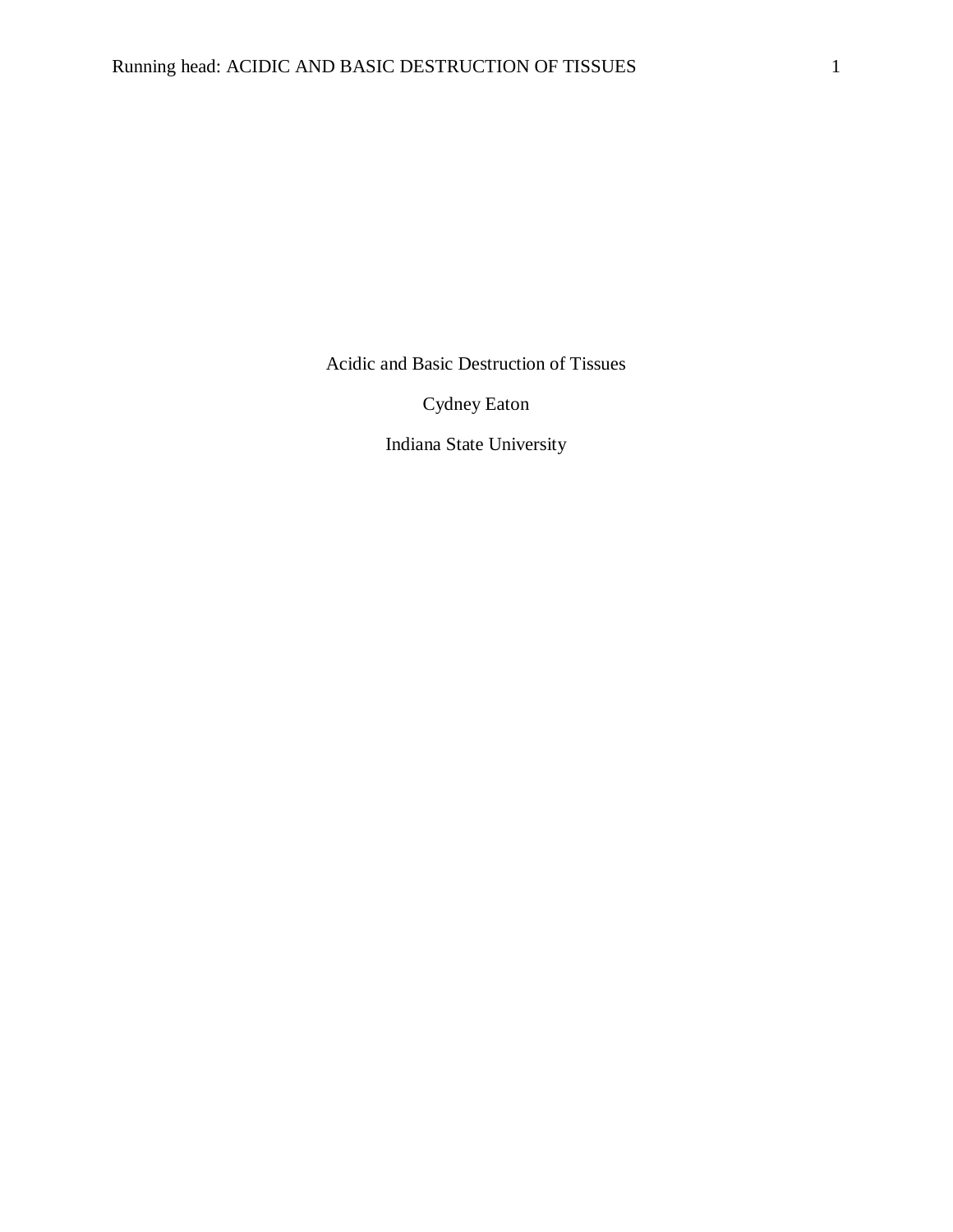# Abstract

A coroner's case I had learned about involved a man attempting to dispose of a body with acid. Shortly after exposure, the man was apprehended and the body was located. Upon investigation, police force determined the acid used to be hydrochloric acid, however, exact concentration remains unknown (Kohr, 2010). This led to the question of which easily accessible acid works best to degrade tissue. To answer this, an experiment was conducted involving pig feet and various concentrations of common acids and a single strong base. The feet were submerged in the solutions overnight and mass percent lost or gained was calculated. Analysis showed that hydrochloric acid did, in fact, destroy the tissue the most, but at its highest concentration. This proved our hypothesis of nitric acid degrading the tissues the most to be incorrect. The acid used by the perpetrator was most likely at a concentration between 6 and 12 M. More acid as well as a larger container would have proved him to be more successful.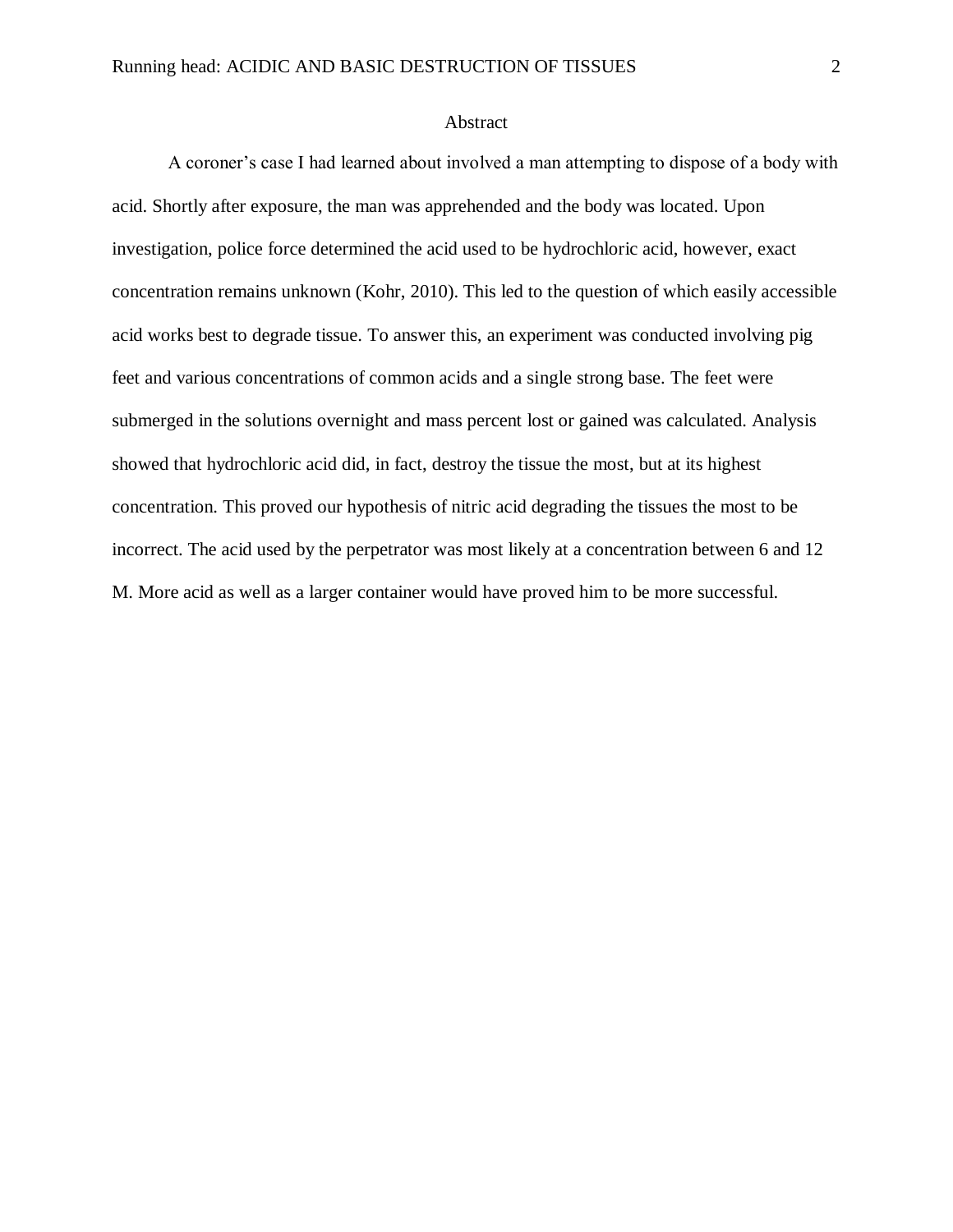# Introduction

Last academic year, I received the opportunity to shadow a forensic pathologist in Terre Haute, Indiana. Reviewing previous interesting cases he had worked on, one was of particular interest. A young man had been reported missing, when shortly after, an informant overheard an individual boasting in a bar about how he disposed of a body in a container of acid. Police then investigated the report, leading the suspect's girlfriend to reveal the location of the body. A large waste can was discovered on the property that revealed the contents of a fully clothed body. An acid was used to attempt to dissolve the person, and therefore, hazmat suits were necessary to come in contact with the body until the acid was determined. The acid was later identified as hydrochloric which was stolen from a nearby facility. However, the exact concentration of the acid remains unknown (Kohr, 2010). Had a sample of the acid been taken at the time of discovery, laboratory testing could have been performed, and more information could have been found.



This case sparked an intriguing question and it was suggested by the pathologist that I carry out an experiment involving various acids to observe which one would cause the greatest amount of tissue destruction. Involved in forensics and biology, this is a topic of interest because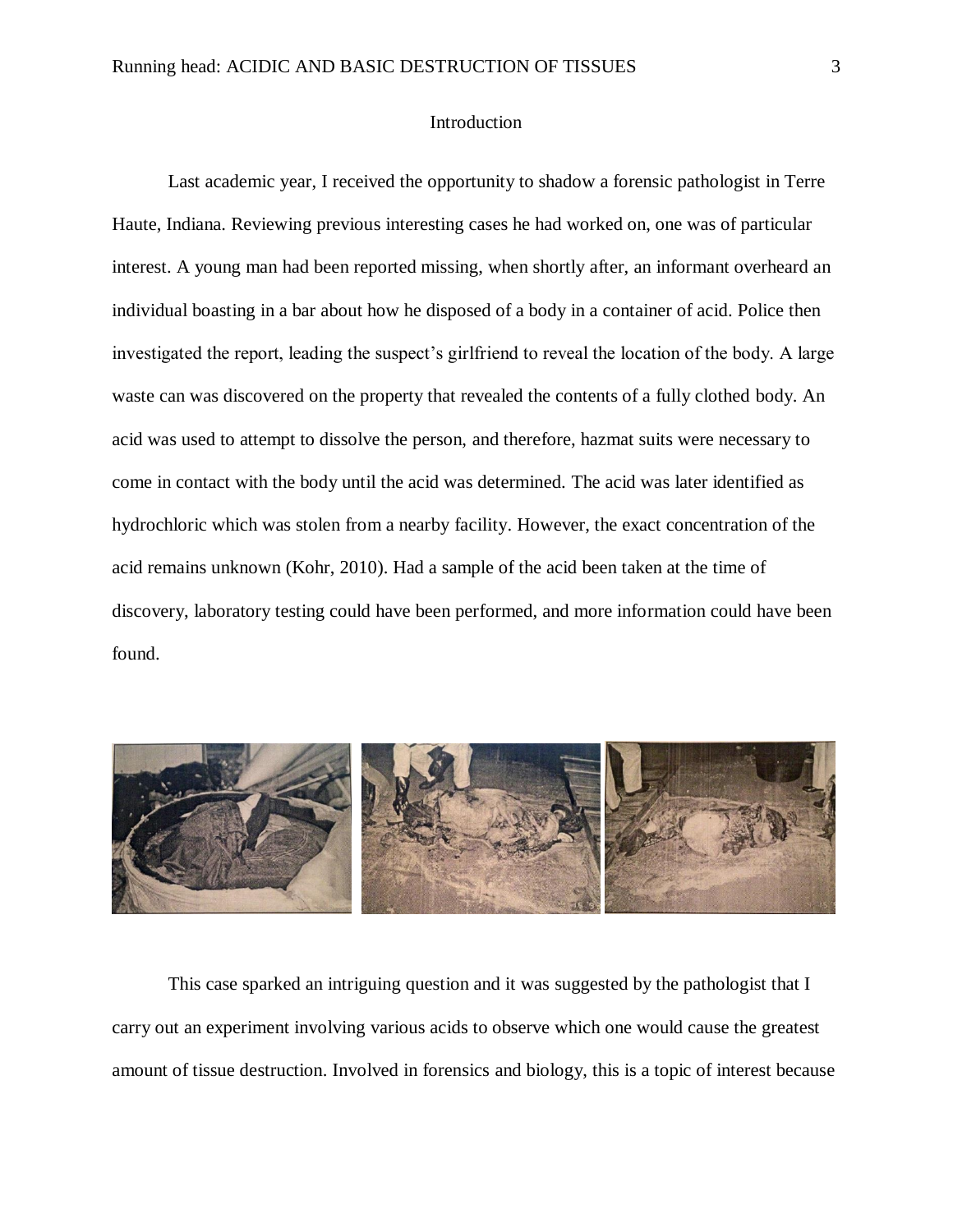it is useful to observe the effects of chemicals on the body. By conducting an experiment and documenting the progression of the chemical reactions, one could gain knowledge regarding the effects and apply that to a crime scene. This could give you some sort of idea as to what solvent was used prior to chemical testing, enabling you to take certain safety precautions immediately. To investigate the question of what solvent would inflict the most damage on tissues, the experiment was designed using pig feet and various concentrations of three acids and one base that could more easily be obtained commercially. The strong acids included Hydrochloric (HCl), nitric (HNO<sub>3</sub>), and sulfuric (H<sub>2</sub>SO<sub>4</sub>) and the single strong base was sodium hydroxide (NaOH). The sodium hydroxide was used to simply compare its destruction to the acids, and see if it would have been better to use.

This topic was also of interest because disposing of bodies in acid or degrading tissues has become quite a popular topic in television shows and film. Oftentimes, the reaction is exaggerated and is not likely to occur at all. On television, one of the most talked about instances involving acid is the episode in which the two main characters of *Breaking Bad* are attempting to dispose of a body. The younger, foolish character disregards special instructions as to place the acid in a specific plastic container because the hydrofluoric acid (HF) will dissolve any other receptacle. He instead decides to pour the acid into a ceramic bathtub. The hydrofluoric acid eats through the tub as well as the floor, and everything crashes through the ceiling. The remnants of the body are sludgy and watery ("Hollywood acid," n.d.). Hydrofluoric acid is extremely dangerous and corrosive. Even small amounts of highly concentrated HF can damage tissue or be fatal ("Facts," 2013). The amount of acid used and the likely concentration that would dissolve a body could have killed the character in this episode. On another television series, *Mythbusters*, an experiment was done mimicking the television show. It was revealed that although the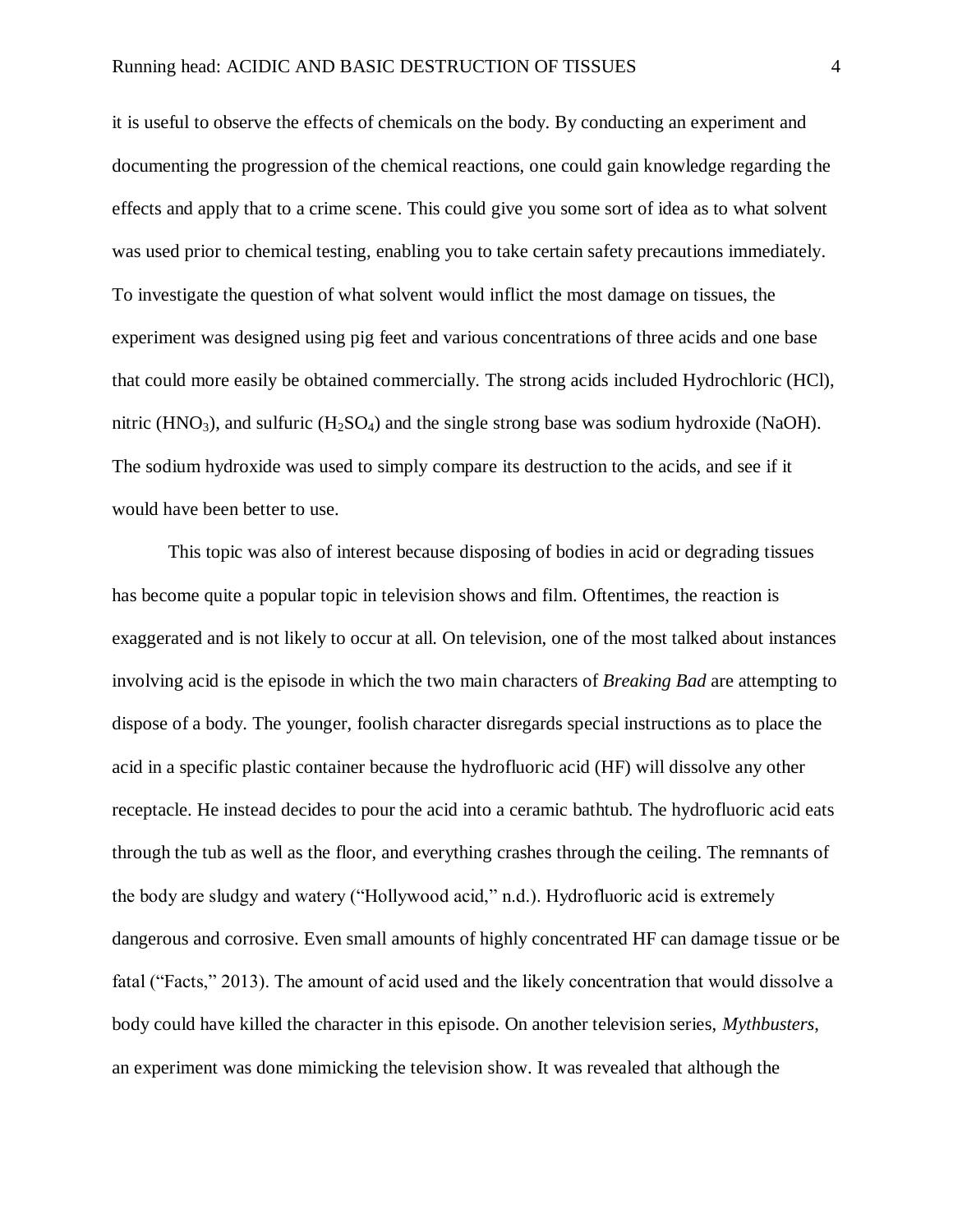hydrofluoric acid would degrade the body some, it would not destroy the tissues completely. The tub and floor remained intact during the experiment as well. To corrode the ceramic bathtub along with the floor, a stronger acid would have been required ("Hollywood acid," n.d.).

A newer crime drama is *The Blacklist* that features an episode titled, "The Stewmaker." The name is not a farfetched description, as the serial killer is notoriously known for disposing his victims in acid, causing them to "disappear (Roman, 2013)". A *Walker, Texas Ranger* villain even discarded bodies in this manner. Horror films, including the *Saw* franchise, oftentimes incorporate acids that torture or murder victims, however, the chemical reactions tend to occur more quickly and violently and are dramatized. *The House on Haunted Hill* shows a large aquarium the size of a swimming pool containing acid corrosive enough to dissolve bodies into skeletons ("Hollywood acid, n.d.). Hollywood uses chemicals in order to shock the audience with its effects; however, their interpretations are much more exaggerated and usually incorrect.

While gathering information about previously completed experiments in regards to acidic, or basic, tissue destruction, little was found. All chemicals should be handled with care and the proper safety guidelines should be understood when working with them. Due to nitric acid's oxidative properties, meaning it gains electrons and is reduced during a reaction, it was hypothesized that nitric acid would destroy the tissues the most ("Oxidizing," n.d., para2). Since it is a strong oxidizer as well as a strong acid, nitric acid could theoretically be the most destructive out of the three acids. It was then hypothesized that sodium hydroxide would decompose the tissues the second best since a 0.1 M solution has an extremely high basic pH of 13.0 out of a 14.0 scale. After NaOH would be hydrochloric acid with a low, strongly acidic pH of 1.1, and sulfuric acid following at a similar pH of 1.2 ("Acid-base pairs," n.d.).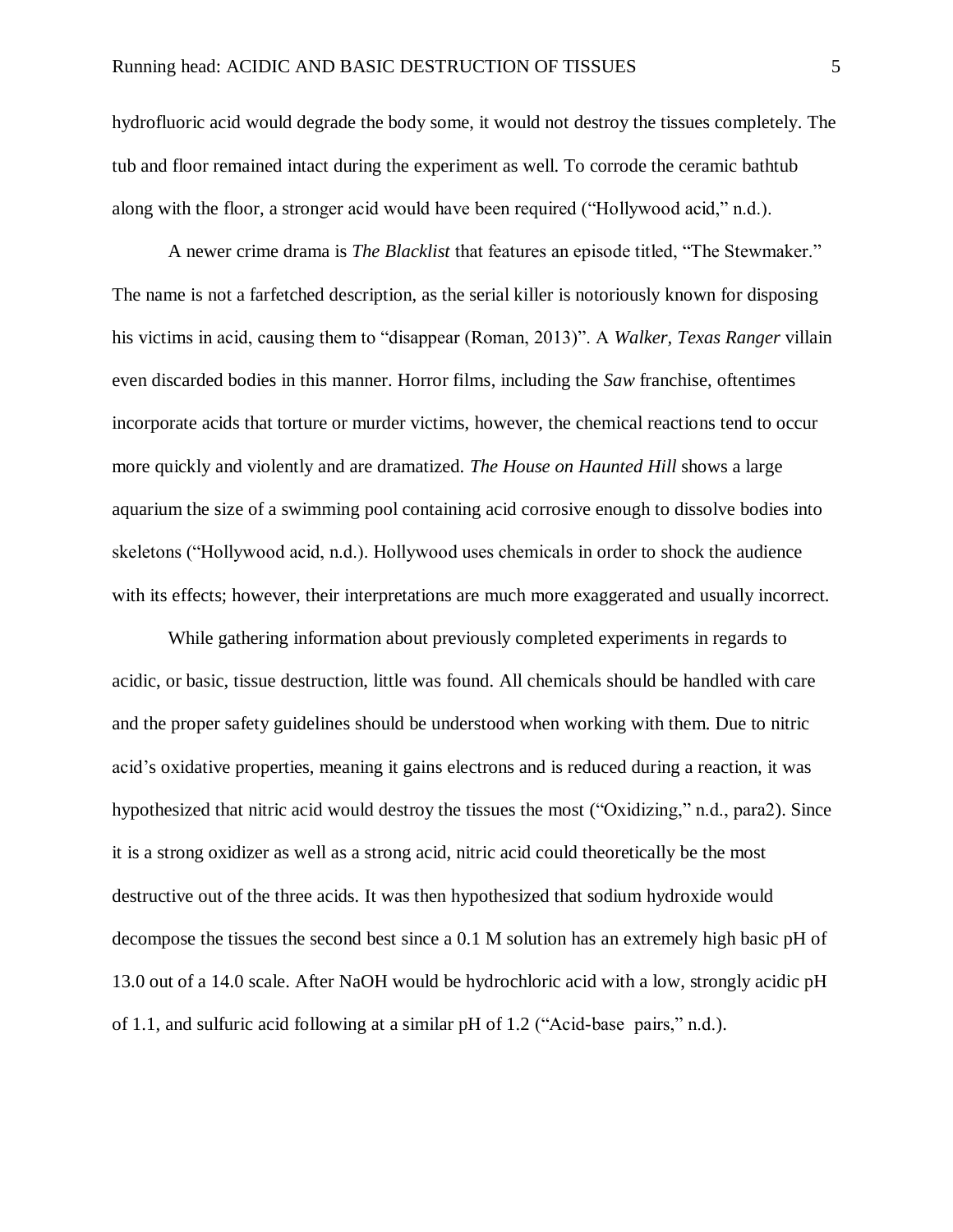Upon researching the accessibility of these chemicals, it seems that for the majority of the acids and strong base used, they are easier to obtain than originally thought. HCl,  $H_2SO_4$ , HNO<sub>3</sub>, and NaOH are all sold under different names and at more diluted concentrations. HCl is also known as muriatic acid, chlorohydric acid, hydrochloride, and spirits of salts. Muriatic acid has a concentration of 6 M is commonly used to balance pH levels in swimming pools as well as clean concrete and bricks ("Acid-base pairs," n.d.). It is easily found at hardware stores, Lowes, Home Depot, and Walmart (Herr, n.d.). Companies have even attempted to produce muriatic acid that is safer, giving off fewer fumes, and are not as harsh on the environment, such as Klean Strip Green Muriatic Acid for example. Pure HCl is around 37.2%, whereas HCl sold commercially as muriatic acid or spirits of salts is diluted to 31.5% and 33%, respectively, but can vary. Depending on where the acid is purchased from and what it is used for, commercial HCl can be acquired for only \$7-\$30 (Hydrochloric acid, n.d.).  $H_2SO_4$  is widely known as battery acid, hydrogen sulfate, and historically oil of vitriol. It can be purchased in automotive stores from 30- 50%  $H_2SO_4$  (Herr, n.d.).  $H_2SO_4$  can also be found in drain cleaners to remove grease, hair, as well as certain fertilizers (Sulfuric acid, 2015).  $HNO<sub>3</sub>$  is also called aqua fortis, engravers acid, hydrogen nitrate, red fuming nitric (RFNA), and white fuming nitric acid (WFNA). RFNA and WFNA are both used as rocket propellant and are close to pure  $HNO<sub>3</sub>$  (Nitric acid, n.d.). The acid is also used to test metal. By placing gold substitutes into nitric acid, a reaction will take place; however, pure gold will not react. It is also being used in explosives such as trinitrotoluene (TNT), nitroglycerine, nitrocellulose and Semtex (Clegg, n.d., para 5,6).  $HNO<sub>3</sub>$  is most commonly found in fertilizer, specifically ammonium nitrate. This can be more difficult to obtain, depending on your location as it is found in rural areas, although some fertilizers containing nitric acid can be found at garden supply stores (Herr, n.d.). Ammonium nitrate can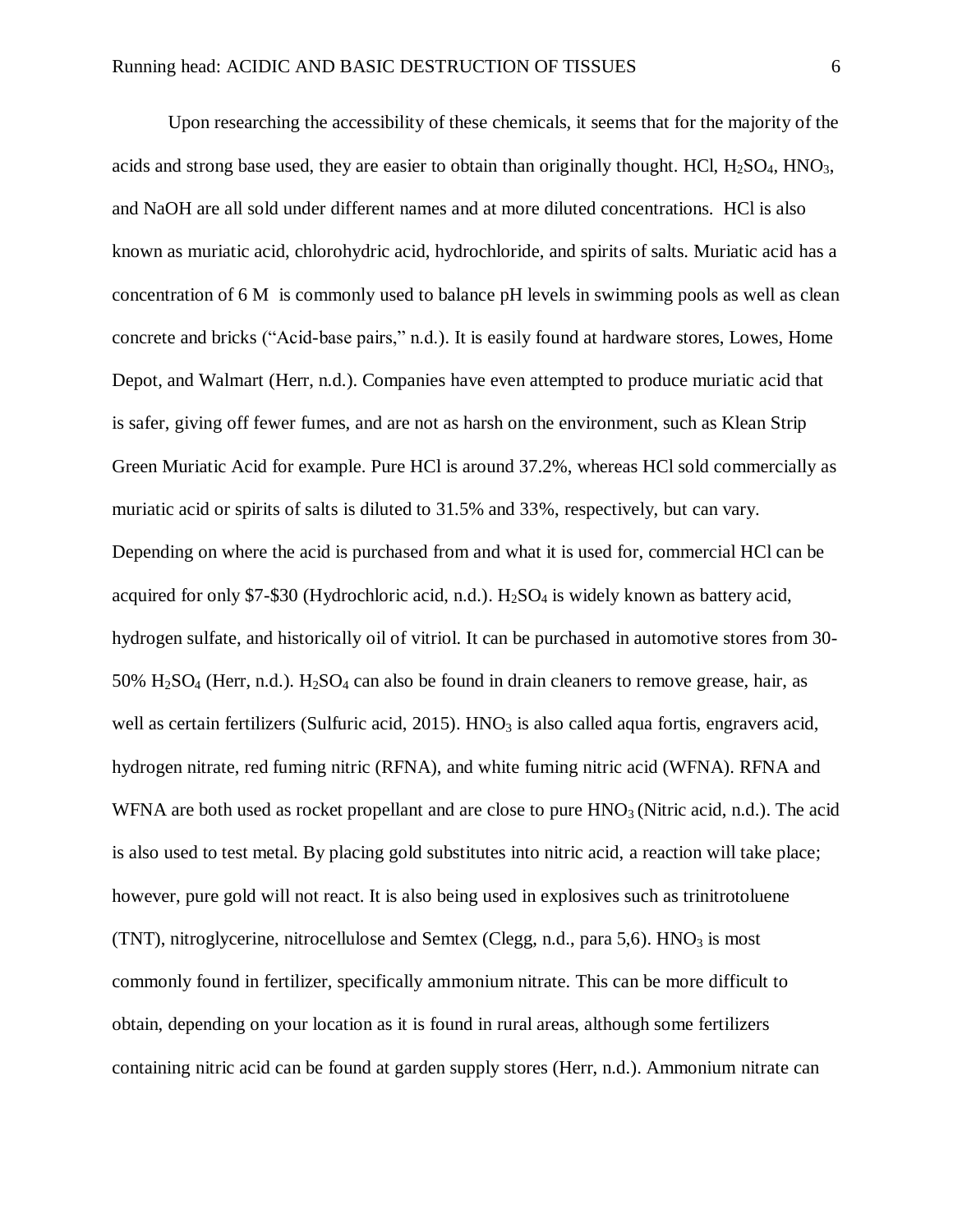be purchased at Co-op and feed stores and potentially some hardware stores. The concentration of HNO<sub>3</sub> in fertilizers is higher, at 80% (Nitric, n.d.). Other names for NaOH include caustic soda, lye, soda lye, and sodium hydrate. NaOH is common in dissolving grease, oils, fats and proteins. It is generally found in drain cleaners such as Drano and liquid plumr, and oven cleaner. These products range from 30-50% NaOH (Sodium hydroxide, 2015).

### Materials and Methods

To begin this experiment, pig feet were chosen as the specific tissue type to submerge in the solutions. The feet were halved in order to ensure there were enough for all of the solvents. Not only have pigs been used in skin grafts and valve replacements, pig skin have shown to be closest in similarity to the skin of humans. Epidermal thickness is comparable, as well as the ratio of epidermal and dermal thickness. Human and pig skin also have similar blood vessel and hair follicle arrangements. Collagen and elastic fibers found in the dermis of pigs also have more comparisons to humans than other animals used in laboratory testing (Herron, 2009).



Hydrochloric acid (HCl), sulfuric acid (H<sub>2</sub>SO<sub>4</sub>), nitric acid (HNO<sub>3</sub>), sodium hydroxide (NaOH) and water were chosen to observe various levels of tissue destruction, with water being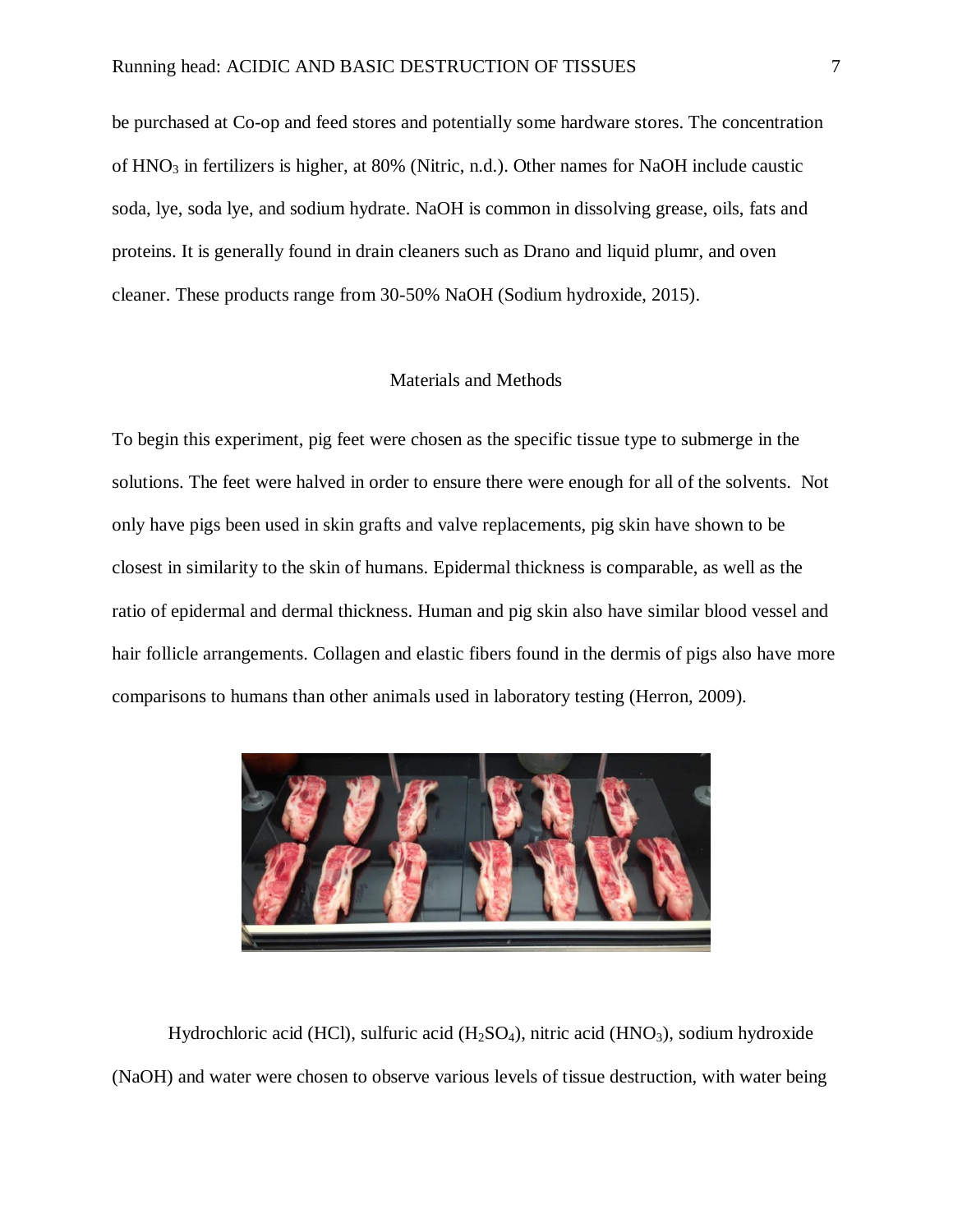a control. HCl, as previously stated, was the acid used in the case. Sulfuric and nitric acids were selected due to their commercial availability and access and NaOH was a strong base chosen to see its comparison to the acids and if it would have been a better choice than the HCl. Three molarities, or concentrations, of each solvent were used to create a range of possible answers as to which acid or if the base would be most destructive and to observe the progression of each solvent. The molarities for each were as follows: HCl—1, 6, 12 mol/L (M);  $H_2SO_4$ —1, 9, 18 M;  $HNO<sub>3</sub>$ —1, 8, 16 M; and NaOH—2, 5, 10 M. For the acids, the highest molarities used were each acid's most concentrated and pure molarity. Ten molar is not the highest concentration for NaOH, but is a fairly high molarity to use in this simple experiment. The pure molarities were halved for the second concentration, and 1 M was used for the weakest. The lowest concentration for NaOH, however, was 2 M due to mathematical error. The concentrations were prepared in 600 mL and 1 L beakers. Each foot was weighed in grams prior to exposure. Masses amongst the feet varied greatly, with a difference between the lightest and heaviest foot measuring 175.81g. The time was recorded as each foot was placed hoof up into a solvent and initial observations were documented, including color changes and if bubbling was present.



Only a few minutes after placing the foot into the 12 M HCl, the solvent had already began bubbling and the tissues were starting to discolor from red to light pink and brown. Gases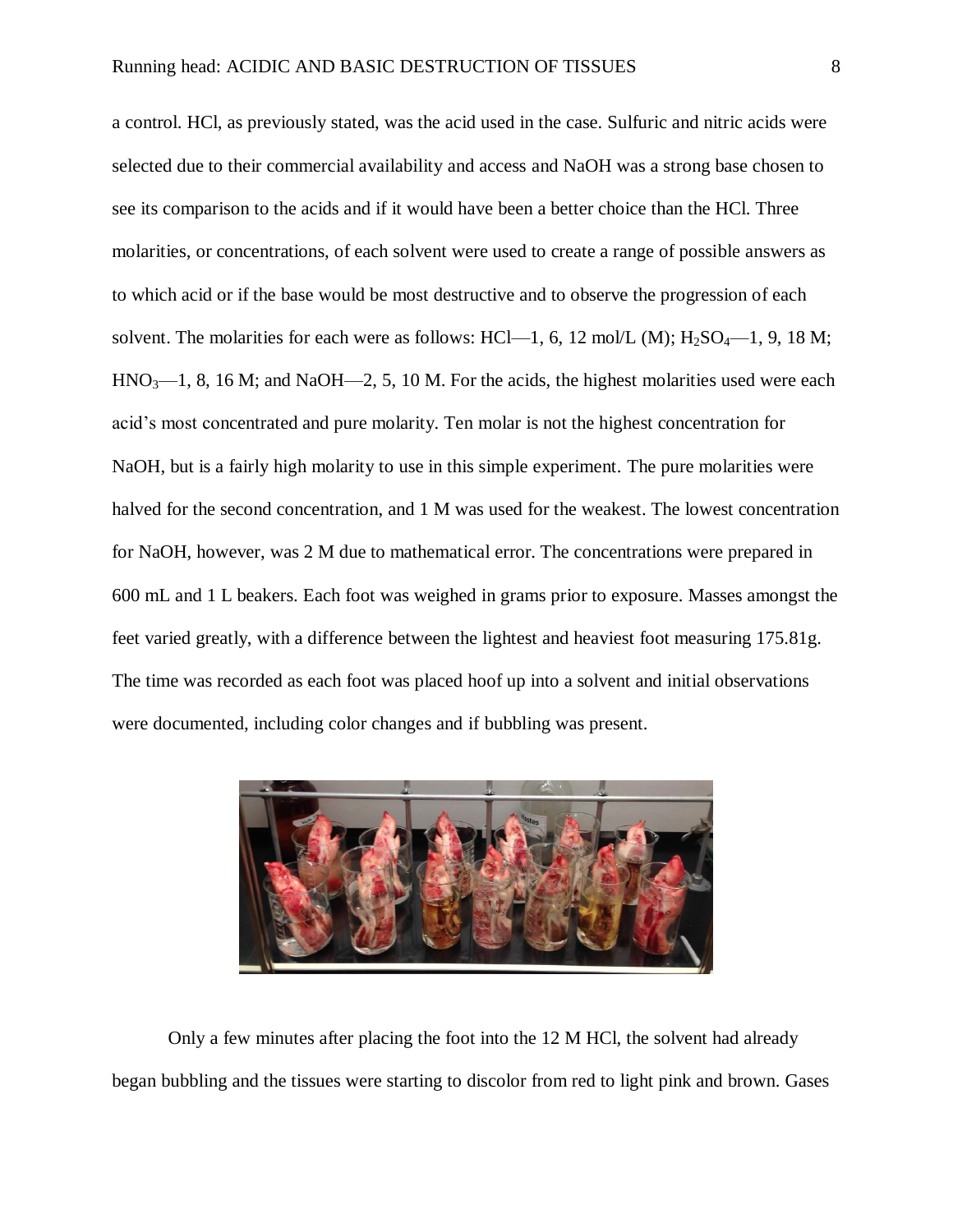from the acid were escaping from the top of the beaker. The 6 M HCl was also bubbling; however, it surprisingly had more bubbles than the 12 M. The color of the foot also began to change to light pink and brown. The least concentrated HCl, 1 M, had bubbles beginning to form, signaling a reaction was starting to take place, and the tissues and bone were again changing slightly from red to pink and brown. No gases were forming off of the 6 and 1 M.

The foot placed in the  $18 \text{ M H}_2\text{SO}_4$  quickly started to turn yellow and brown. Bubbles were actively moving and the tissues began to look unpleasant. Similar to the second concentration of HCl, the 6 M  $H_2SO_4$  had more bubbles than the higher concentration. The tissues were also starting to turn light pink and brown. The 1 M was also comparable to the 1 M HCl, as bubbles were forming around the tissues, but were not floating to the top. The color changes were also the same with pink and brown discoloration.

The highest concentration of  $HNO<sub>3</sub>$  used displayed a more apparent reaction briefly after the foot was placed into the acid. The tissues quickly began to brown and turn a dark yellow. A few minutes later, white bubbles formed and were actively floating. Vapors were also visible above the solution. The  $8 \text{ M HNO}_3$  modified the tissues a bright yellow and dark brown. Parts of the foot were still tinged red and changing to a lighter pink. Like the other lowest concentrations, the 1 M had bubbles forming amongst the tissues. The foot in this solvent, too, was somewhat browning and lightening to pink. No tissue destruction was beginning to show from any of these molarities.

The 10 M NaOH, its highest concentration, however, soon presented a cloudy solution. The pig foot was already beginning to decompose and degrade. Cohesion of the tissues to the bones was diminishing, and the entire foot had started to deteriorate. The 5 M NaOH did not show such a violent and rapid reaction. This foot was not changing much, with only a slight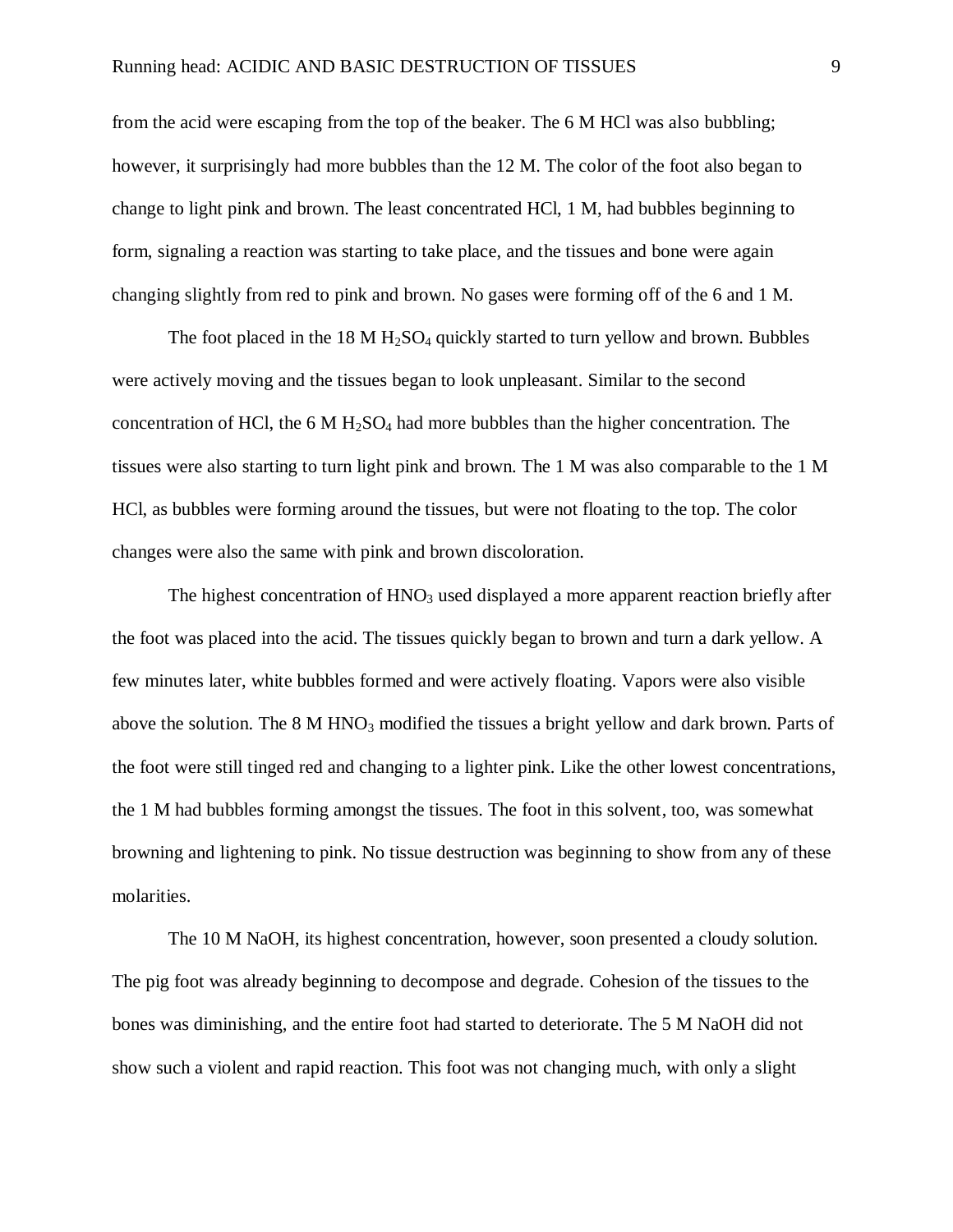darkening of the bone. The 2 M NaOH, on the other hand, did in fact present more prominent changes. The tissue and bones appeared black and necrotic. Areas were also turning dark brown and yellow, and it appeared as if the strong base was attacking the fat within the foot, specifically. Water was simply used as a control and presented no initial changes; the foot remained a vivid red. The solutions were left undisturbed overnight.

The following day, starting at 1:49 P.M., each concentration of acid or base and their amount of tissue destruction was analyzed. As the remnants of each foot were removed from the solvents, the time was recorded. In order to handle the tissues and bone safely, neutralization was required. Neutralization is a process in which strong acids and strong bases react to form water and a salt. The  $H^+$  and OH<sup>-</sup> ions will combine to produce water ("Neutralization," n.d., para 1). To neutralize, the remainder of the foot was immersed in a solution of water and sodium bicarbonate with tongs before reweighing. To determine how much tissue destruction occurred, the mass percent loss was calculated.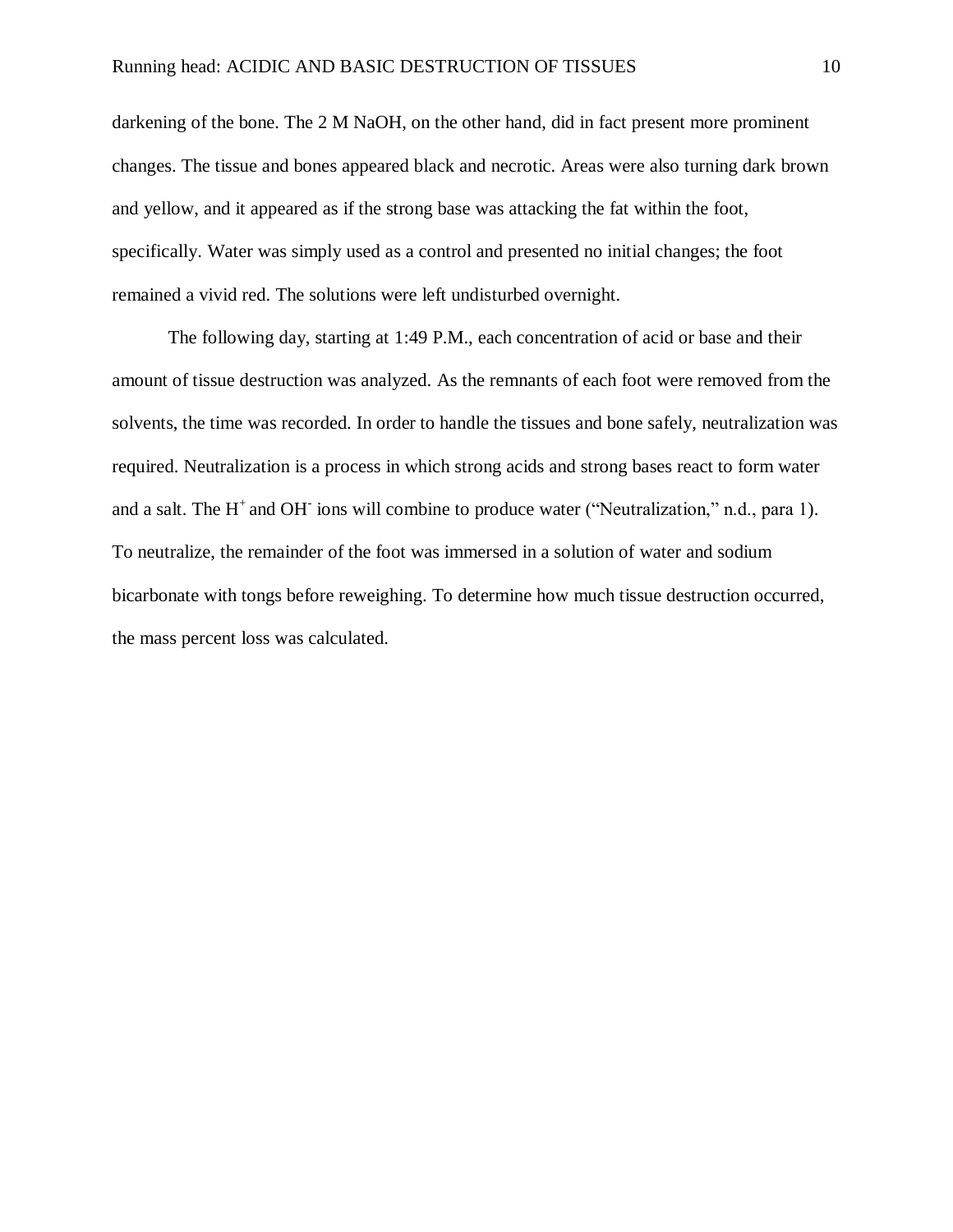

| Acid/Base                      | $M$ (mol/L)    | $m_1(g)$ | $m_2(g)$ | $t_1$ | t <sub>2</sub> | % Mass Lost/Gained |
|--------------------------------|----------------|----------|----------|-------|----------------|--------------------|
| <b>NaOH</b>                    | $\overline{2}$ | 222.72   | 234.35   | 4:35  | 3:15           | 5.22               |
| <b>NaOH</b>                    | 5              | 285.79   | 264.05   | 4:34  | 3:12           | $-7.61$            |
| <b>NaOH</b>                    | 10             | 354.59   | 289.16   | 4:33  | 3:04           | $-18.45$           |
| HCl                            | 1              | 228.91   | 205.40   | 4:37  | 3:19           | $-10.27$           |
| <b>HCl</b>                     | 6              | 327.15   | 261.17   | 4:39  | 3:23           | $-20.17$           |
| <b>HCl</b>                     | 12             | 178.78   | 7.03     | 4:40  | 3:28           | $-96.07$           |
| H <sub>2</sub> SO <sub>4</sub> | 1              | 288.72   | 268.99   | 4:42  | 2:30           | $-6.83$            |
| H <sub>2</sub> SO <sub>4</sub> | 9              | 228.45   | 119.33   | 4:43  | 2:36           | $-47.77$           |
| H <sub>2</sub> SO <sub>4</sub> | 18             | 302.47   | 80.03    | 4:44  | 2:12:00        | $-73.54$           |
| HNO <sub>3</sub>               | $\mathbf{1}$   | 282.08   | 266.99   | 4:46  | 2:44           | $-5.35$            |
| HNO <sub>3</sub>               | 8              | 293.38   | 167.13   | 4:46  | 2:50           | $-43.03$           |
| HNO <sub>3</sub>               | 16             | 271.74   | 94.11    | 4:48  | 2:55           | $-65.37$           |
| Water                          | N/A            | 279.85   | 270.89   | 4:50  | 3:01           | $-3.20$            |

After calculating the percent mass lost for each foot, it was found that 12 M HCl presented to have the most tissue degradation with a mass percent loss of 96.07%. The foot initially weighed 178.78g and was dissolved down to a few bones, weighing only 7.03g. The hoof was not visible above the solution and foam of white and brown bubbles had formed. The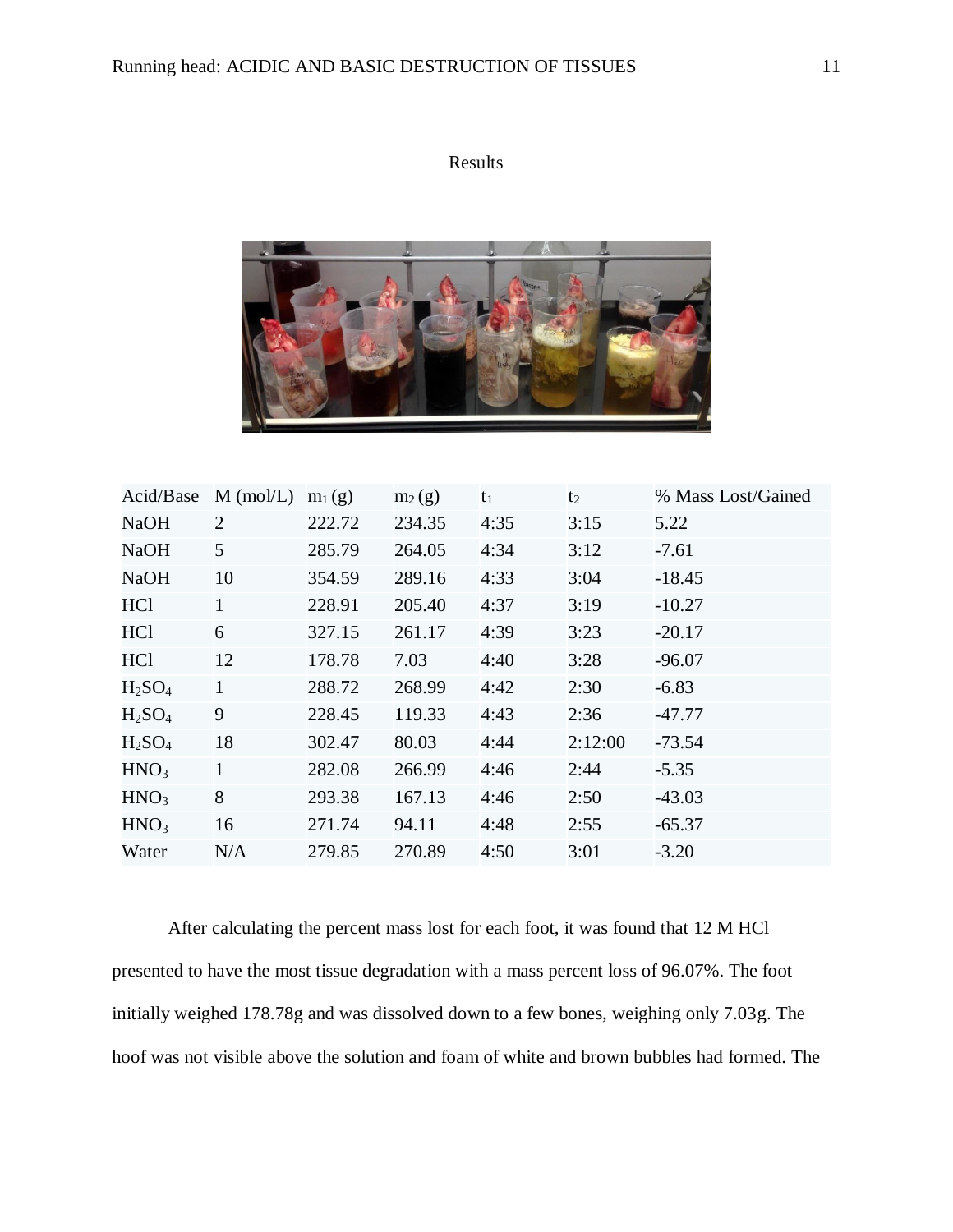once clear and transparent solution became dark black and opaque; therefore, no tissue and bone were visible in the solution, although some remnants were floating at the top.



The second concentration to degrade tissue the best was  $18 \text{ M H}_2\text{SO}_4$  with 73.54%. This foot's hoof was almost entirely submerged in solution. Similar to the solution of the 12 M HCl, its color had changed from clear to black. Tissue was visible at the bottom and on the sides of the beaker. Brown and black bubbles were also present.

The next destructive acid was the highest concentration of  $HNO<sub>3</sub>$ , 16 M, with a mass percent loss of 65.37%. The results showed that this reaction was much more vehement than others. The hoof had begun to fall into the solution but was present. The foam created on top resembled that of scrambled eggs, in color and texture. The pig's foot was mangled, yet remained intact. Yellow and white bubbles were present and the solution was dark yellow and tinged brown.

Following was 9 M  $H_2SO_4$  with 47.77%. The foot's hoof was visible, but had sunken down into solution. Foam with white bubbles was visible at the top, with some tissue that had separated from the foot. The solution was dark brown; however, tissue and bone were still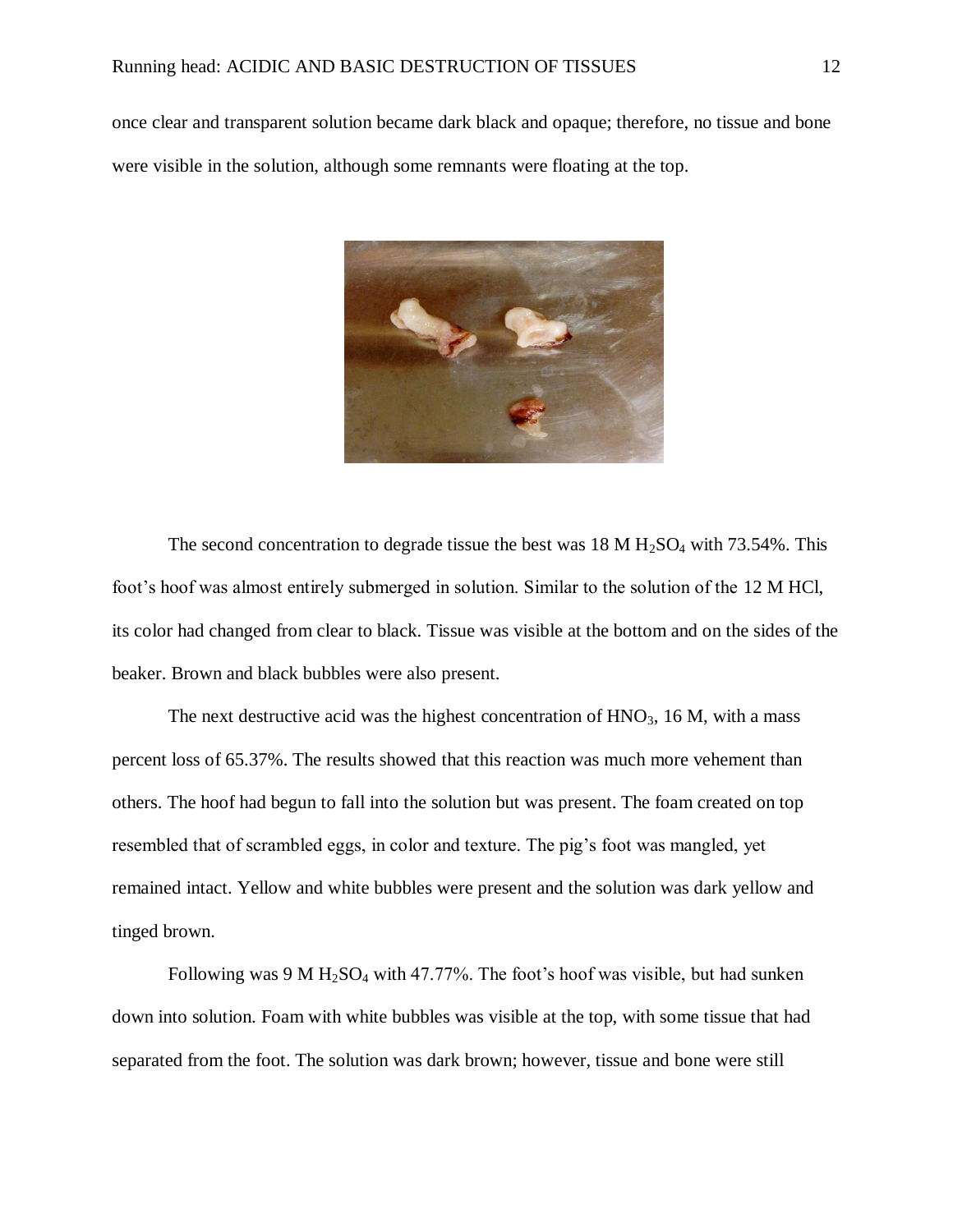visible, with white particles settling on the bottom of the beaker. Bone was also beginning to disintegrate.

Next was 8 M HNO<sub>3</sub> at 43.03%. This hoof too was above the solution, which was dark yellow and brown, and transparent. White and yellow foam was progressing, similar to that of the 16 M HNO3. Tissue above the solvent line was damaged as well. The tissues and bone suspended in solution were dark brown, yellow and white. As the  $16 M HNO<sub>3</sub>$  was mutilated, yet still cohesive, the 8 M was as well. However, with both feet, when removed for neutralizing, began to fall apart into pieces.

Six molar HCl was next at 20.17% mass lost, which was almost 20% less than the previous acid. Unlike the 12 M HCl, this concentration did not dissolve the hoof as it was still visible above the solution. The acid was cloudy, but the foot was still easily identified, with only some degradation. Some flesh was floating as well as resting on the bottom of the beaker, with bubbles present. The hoof itself had some discoloration, changing from pink to slightly browned and blackened. The tissues and bone turned from red to light brown, pink and white.

The next solvent to destroy tissue was 10 M NaOH, the strong base. Its percent mass lost was close to that of the 6 M HCl, with a value of 18.45%. The hoof was again above the solvent line. This solution was cloudy, but was more orange and pink colored than the other solutions. The foot had continued to fall apart after initial observations, and bones were in the bottom of the beaker. Tissue degradation was apparent, but appeared to be worse while the foot was in solution.

The lowest concentration of HCl, 1 M, had a percent mass lost nearly 10% less than the NaOH, with 10.27%. Not much degradation occurred at this molarity, as the tissues held together well. This solution, unlike the others, remained clear and colorless. Discoloration occurred on the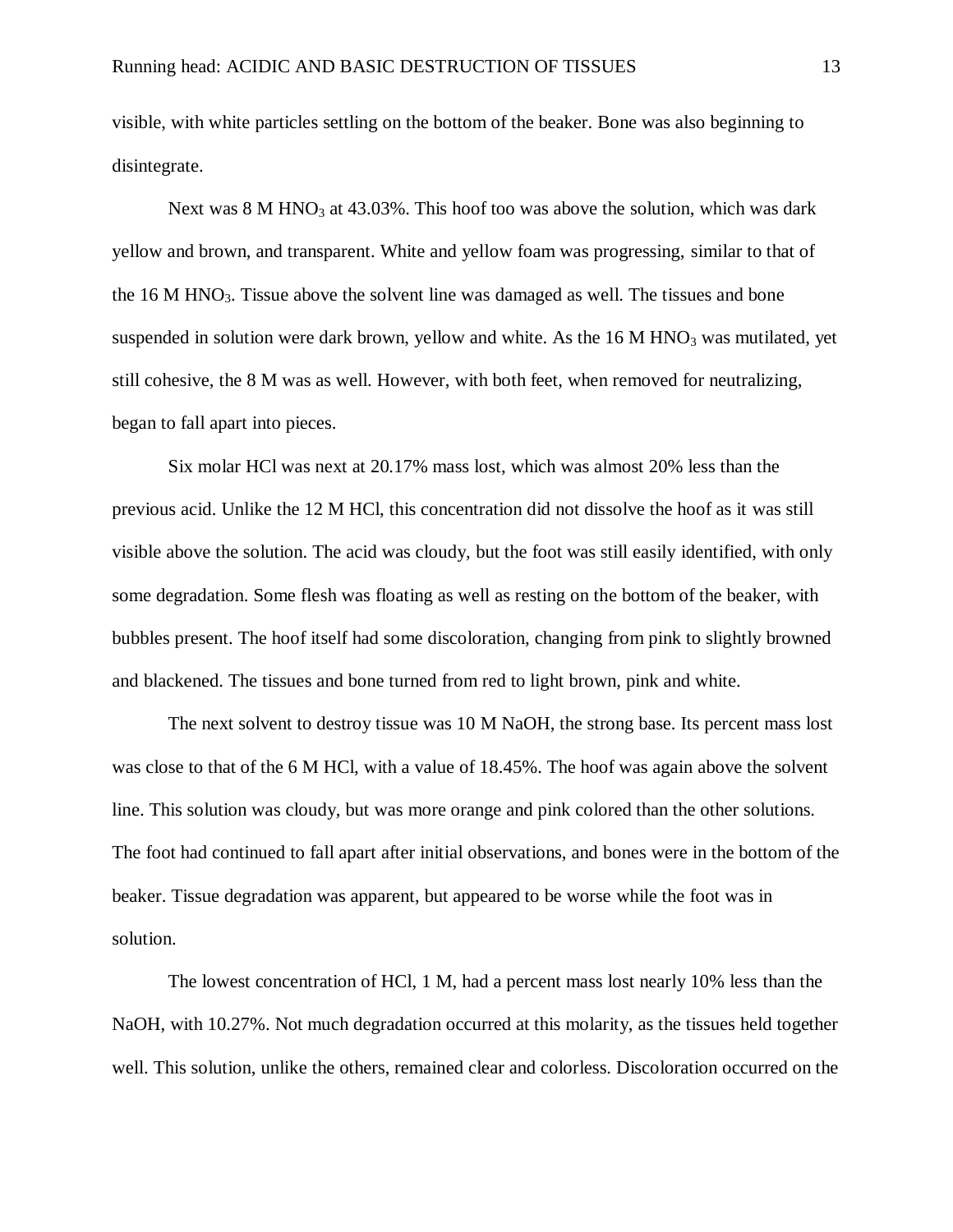foot above the acid, turning brown. The rest of the foot also changed colors, from red to shades of brown and white. The tissues also appeared to bulge and push away from the bones.

The middle molarity of NaOH, 5 M, was next with a percentage of 7.61%. This concentration did not react much with the tissues. The foot lightened somewhat in color, and its solution was light pink and clear. One molar  $H_2SO_4$  was only about a gram less at 6.83%. The foot was hardly degraded, although the skin was slightly wrinkled. The tissues presented a color change from red to light brown and white. The second to last percent mass lost was the 1 M  $HNO<sub>3</sub>$  with 5.35%. Again, not much tissue destruction took place, with only a few particles on the bottom. This foot was also light brown and white in areas and its solution was clear. The smallest percent loss was 3.20% for water. The solution was red and bloody, but clear. Little discoloration was present, and no degradation took place. A solvent unlike all the others was 2 M NaOH. Instead of losing mass, the foot gained 5.22% after exposure. The solution was yellow but transparent. The tissues had started to pull away and decompose. The bone discolored more, turning black, dark brown, and yellow.

### Conclusion

The initial observations suggested that HCl, the presumed acid used in the homicide, would have one of the least mass percent loss. The 12 M was actively bubbling which represented a reaction was taking place; however, both pure  $H_2SO_4$  and  $HNO_3$  had more discoloration and tissue destruction. Therefore, it was a surprise to find it had nearly dissolved the entire foot the following day and destroyed tissues the most. This proved our hypothesis to be entirely incorrect. It was not much of a surprise to find that the concentrations of the solvents were the highest, although the two solvents that were chosen to destroy tissue the most,  $HNO<sub>3</sub>$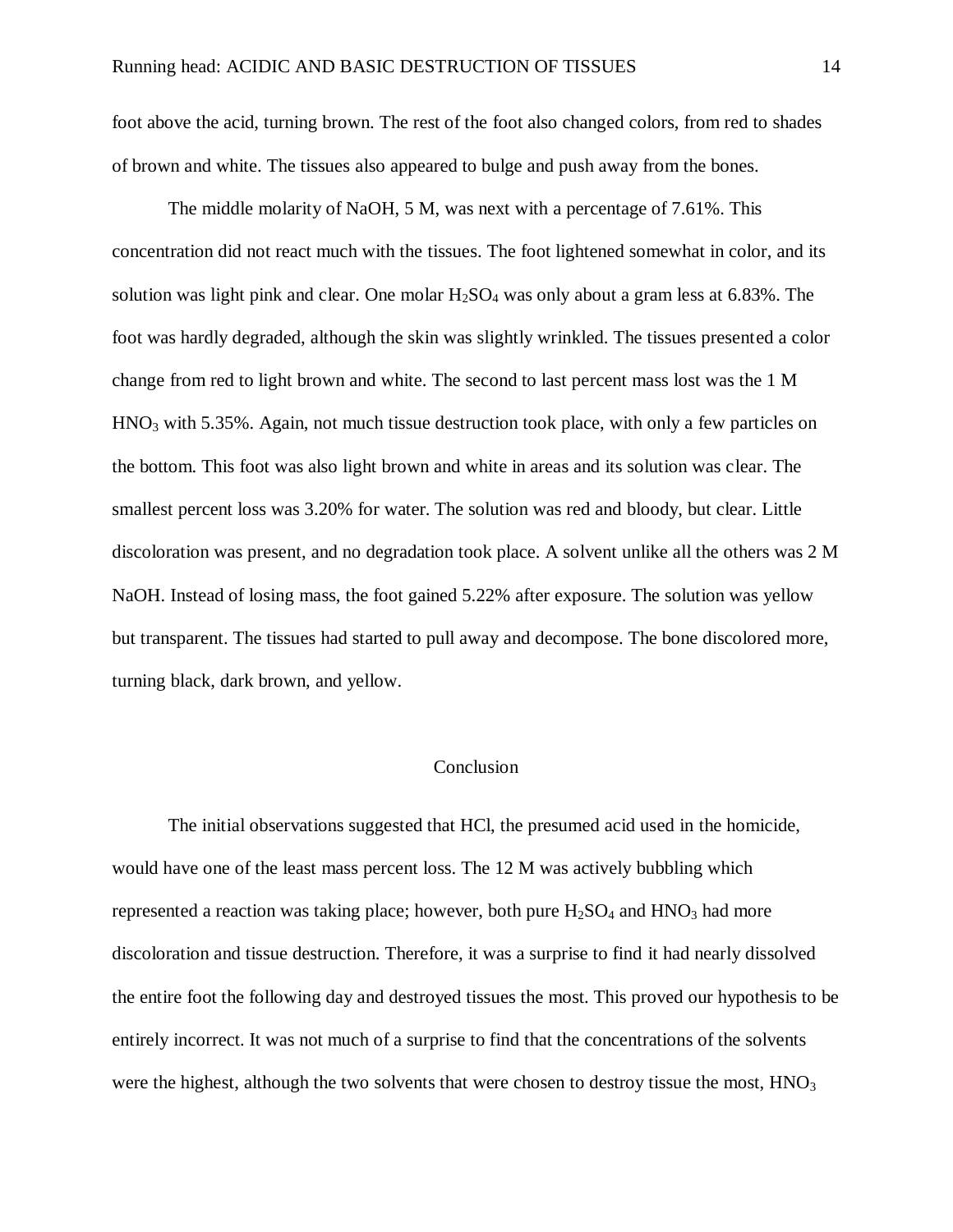and NaOH, did not have considerably high percentages of mass lost. The nitric acid, however, did react more than the sodium hydroxide as it had two of the three concentrations in the top five. The thick foam that developed in the 16 M HNO<sub>3</sub> could have held the rest of the foot in place, preventing it from dissolving more in the highly concentrated acid. The  $H_2SO_4$  destroyed tissues exceptionally well as its two high concentrations were second and fourth in percent mass lost. The concentration of HCl used by the suspect was most likely between 6 and 12 M since muriatic acid is publicly sold at 6 M and the acid he used was stolen from some sort of chemical plant.

Briefly after submerging the feet, 10 M NaOH seemed as if it would present a large amount of damage to the tissues, as cohesion rapidly diminished. After reweighing, the highly concentrated NaOH only lost 18%. This result was not expected as well, since NaOH is a fairly strong base. It is unclear as to why the 2 M NaOH would have gained in mass rather than decrease. A possible explanation is there could have been an error with the balance when weighing. Therefore, in answering one of the starting questions, the NaOH did not destroy the tissues as much as anticipated and would not be a wise choice to use to decompose flesh in comparison to a strong acid. Ten molar is not the highest concentration of NaOH that could have been used in this experiment. The highest molarity for NaOH is 18.9 M, which is much more concentrated. To obtain this extremely high molarity of NaOH would be rather difficult, and is not found commercially. It would, however, be interesting to see what effects other strong bases would have on the tissues.

Due to the victim's larger size and having been fully clothed, the rate at which the tissues decomposed was rather slow. The container the young man had been placed in was too small, leaving little room for the acid. The amount of acid poured into the waste can was also not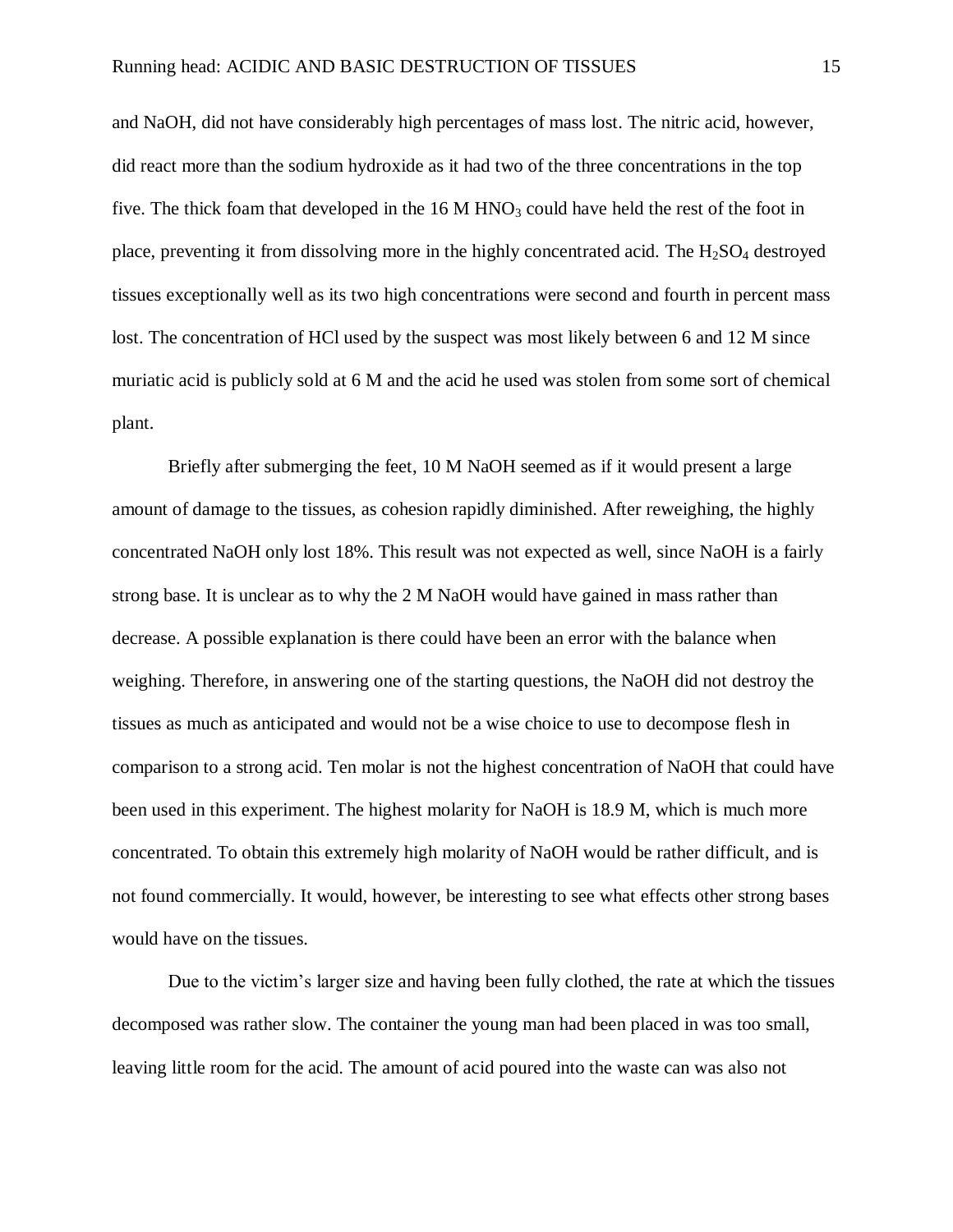enough to dissolve the body. After conducting this experiment, it is shown that a concentration between 6 and 12 M HCl would destroy tissue in a reasonable amount of time. Had the perpetrator chosen a larger container and used more acid, as well as without confessing to his crime while intoxicated, he might have been successful in disposing of the body.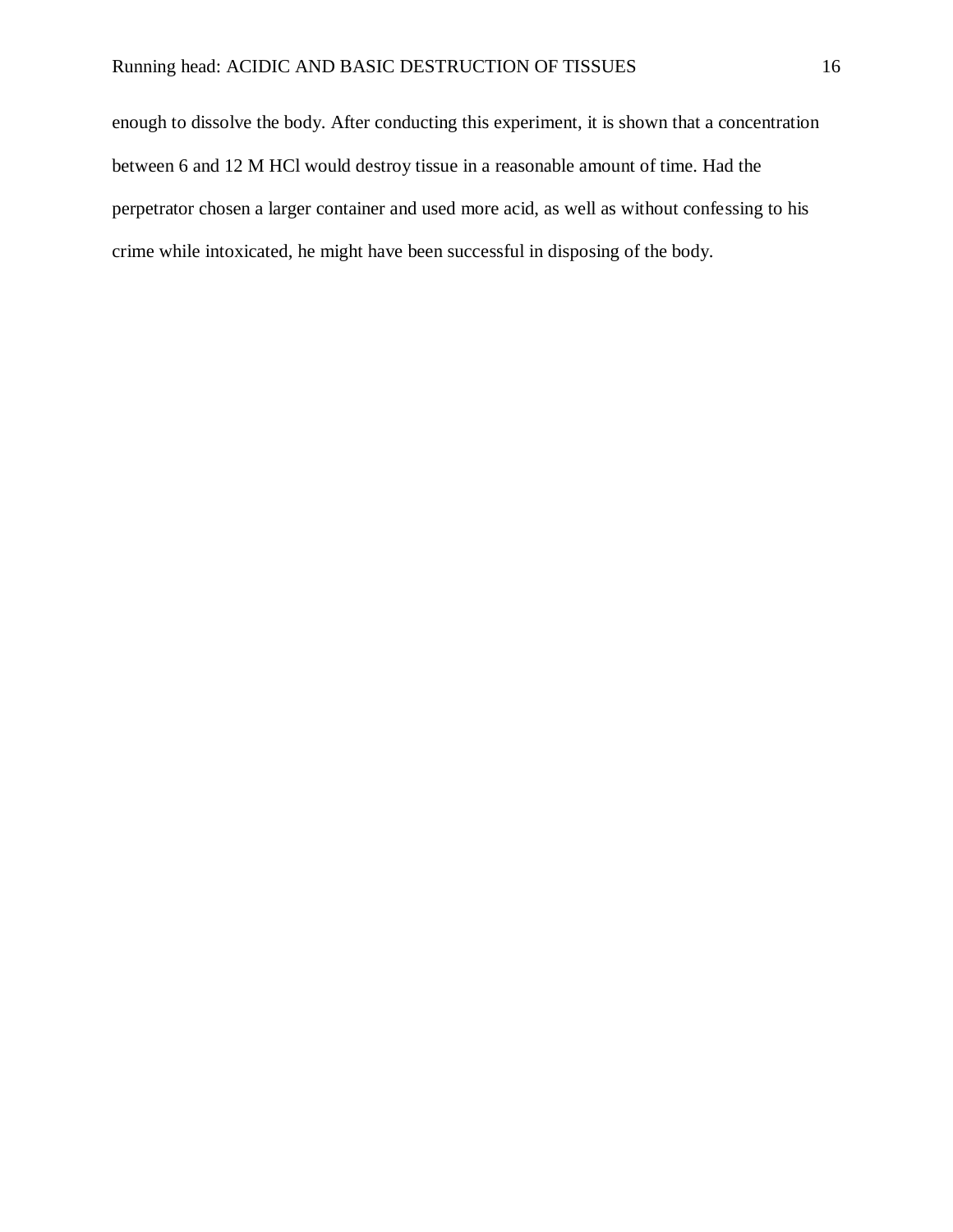### References

- Acid-base pairs, strength of acids and bases , and pH. (n.d.). Retrieved from <http://chemed.chem.purdue.edu/genchem/topicreview/bp/ch11/conjugat.php>
- Clegg, Brian. (n.d.). Chemistry in its element—nitric acid. Retrieved from [http://www.rsc.org/chemistryworld/podcast/CIIEcompounds/transcripts/nitric\\_acid.asp](http://www.rsc.org/chemistryworld/podcast/CIIEcompounds/transcripts/nitric_acid.asp)
- Facts about hydrogen fluoride (hydrofluoric acid). (2013, April 22). Retrieved from <http://www.bt.cdc.gov/agent/hydrofluoricacid/basics/facts.asp>
- Herr, Norman. (n.d.). Equipping the laboratory. Retrieved from <https://www.csun.edu/science/ref/equipment/acquisition/common.htm>
- Herron, A. J. (2009). Pigs as dermatologic models of human skin disease. *IVIS*. Retrieved from [www.ivis.org/proceedings/acvp/2009/Herron.pdf?LA=1](http://www.ivis.org/proceedings/acvp/2009/Herron.pdf?LA=1)
- Hollywood acid. (n.d.) Retrieved from

<http://tvtropes.org/pmwiki/pmwiki.php/Main/HollywoodAcid>

Hydrochloric acid. (n.d.). Retrieved from

[http://pubchem.ncbi.nlm.nih.gov/compound/hydrochloric\\_acid#section=Top](http://pubchem.ncbi.nlm.nih.gov/compound/hydrochloric_acid#section=Top)

Kohr, R. (2010). *A single barrel acid trip* [PowerPoint Slides].

Neutralization. (n.d.). Retrieved from http://chemwiki.ucdavis.edu/Physical\_Chemistry/Acids\_and\_Bases/Acid%2F%2FBase [Reactions/Neutralization](http://chemwiki.ucdavis.edu/Physical_Chemistry/Acids_and_Bases/Acid%2F%2FBase_Reactions/Neutralization)